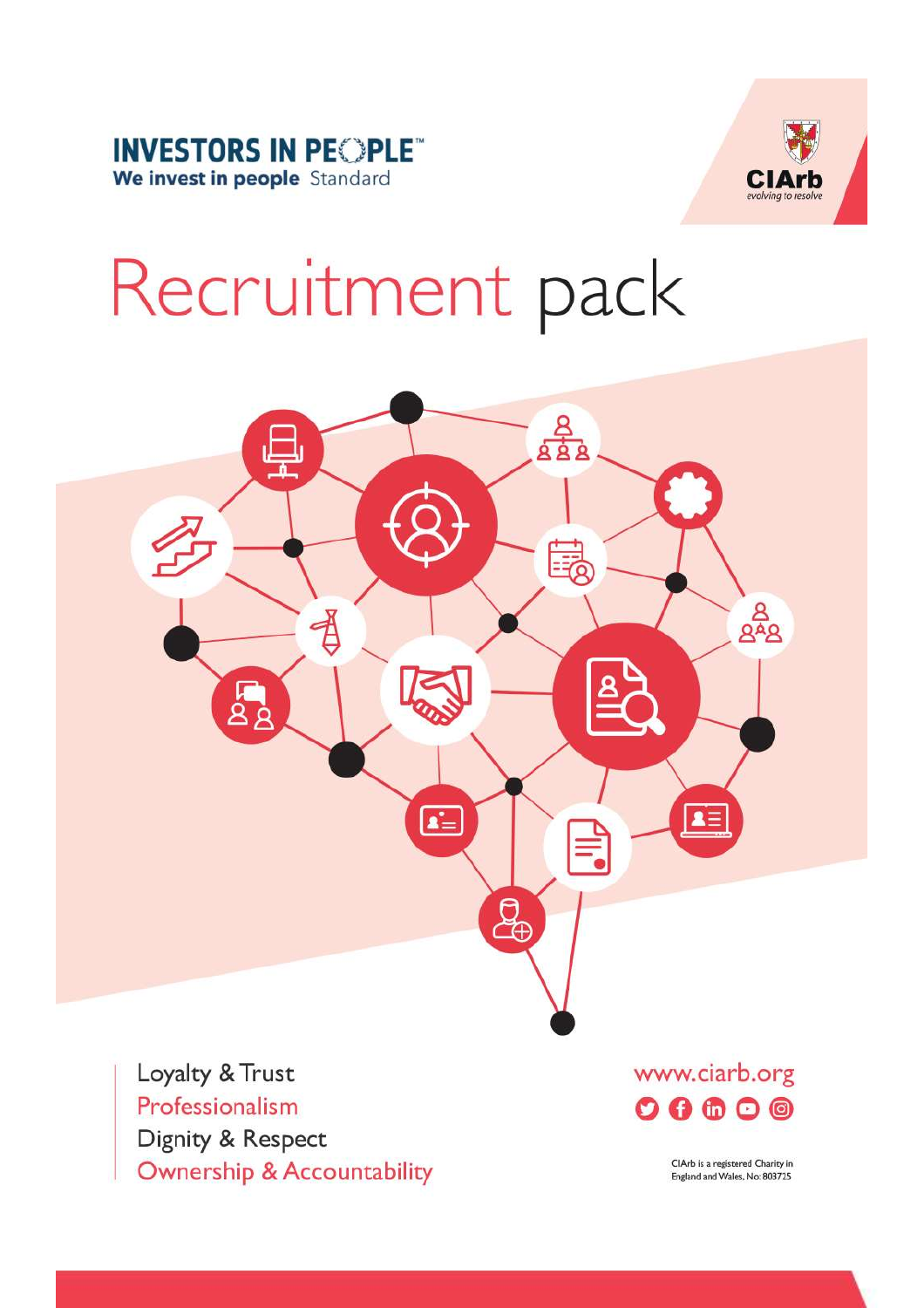### **Job description**

**Job Title:** Receptionist (Venue)

**Date:** June 2022

#### **Reporting to:** Venue & Facilities Manager

#### **Overview**

CIArb is passionate about promoting a harmonious society, helping people and organisations avoid, manage and resolve conflict through our global network of over 16,000 members. We are the leading global professional membership organisation representing the interests of alternative dispute practitioners worldwide. As a not-for-profit, UK registered charity, CIArb works in the public interest through an international network of 41 branches.

#### **Job Overview:**

This exciting and challenging role offers the chance to work in the dynamic and fast-growing room hire Team (12 Bloomsbury Square Ltd) where no two days are the same. Duties will be varied as below, and the right candidate will be providing assistance relating to the day to day operation of the 12 BSq room hire business and facilities requirements under the direction of the Venue & Facilities Manager.

#### **Key Responsibilities:**

- To be the first point of contact for everyone entering the building; welcoming members, clients, staff, visitors, and contractors.
- Answer and transfer all incoming telephone calls and taking messages as appropriate.
- Assist with receiving of office items including posts, stationery and other deliveries.
- Sign for receipt of incoming parcels, notify and distribute accordingly.
- Open incoming posts, distribute or scan to recipients accordingly.
- Arrange couriers, prepare outgoing post for collection and record activity.
- Order office supplies such as stationery and consumables.
- Ensuring first class customer service levels are delivered at all times.
- Ensuring the Venue & Reception areas are presentable at all times.
- First Aid and Fire Marshal responsibilities in line with company training.
- Key holder responsibilities.

#### **Further tasks and Responsibilities:**

- Assist with room bookings and reservation enquires via phone and email, and updating the diary.
- Assist with meeting room setups, ordering and delivering catering to meeting rooms.
- Assist with raising of purchase orders for payment of invoices, invoicing, and after sales service.
- Assist with data processing of daily activities as required.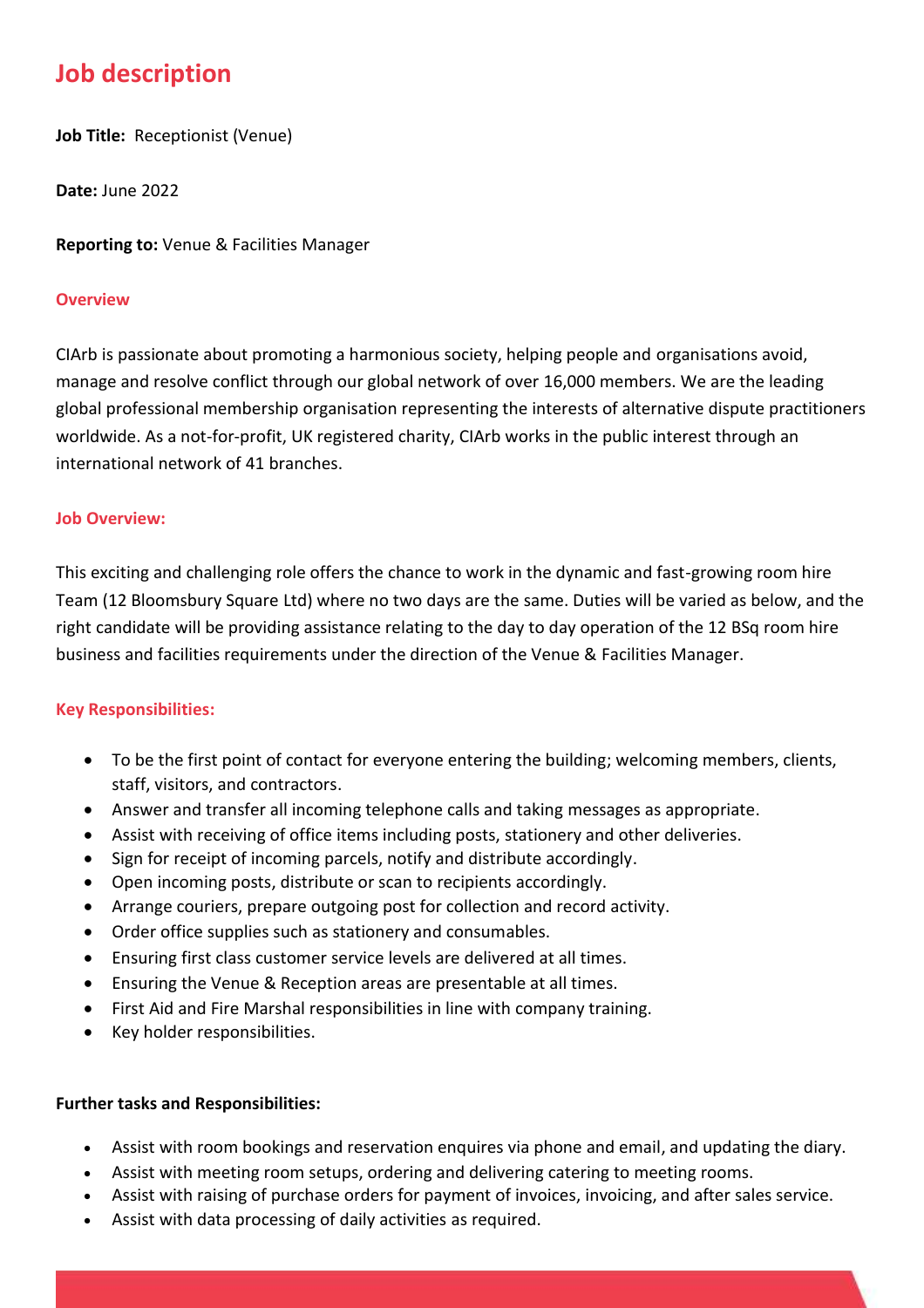- Assist with internal communications and diary management.
- Support the Venue & Facilities Manager where directed in all business matters relating to the marketing, sales, hospitality and promotion of 12BSq room hire business.
- Provide further support with facilities, health and safety, and any other task within the operation of the CIArb London headquarters and 12BSq room hire business.

#### **Requirements:**

#### **Essential:**

- Experience of working in a Hospitality Environment.
- Experience in assisting with Health and Safety matters
- Experience of working with AV/IT.
- Experience of preparing meeting rooms.
- Multitasking and stress management skills.
- Knowledge of MS Office packages e.g. Excel, Word and PP, Intranet, Web/Internet & MS Teams.
- Ability to maintain confidentiality of work and tact at all times.
- Strong grammar and spelling, competent typing skills, good communication with good attention to detail.
- Experience of working as a member of a team, providing support where necessary.

#### **Desirable:**

- Experience of telephone sales, marketing and processing payments.
- Experience of working for a Chartered Institute, professional body, trade association or membership organisation.
- Knowledge or experience of meeting room booking systems ARTIFAX EVENT preferably.
- Ability to deal with difficult customers virtually or face to face.
- Working in shifts may be required, therefore, flexibility is a plus.